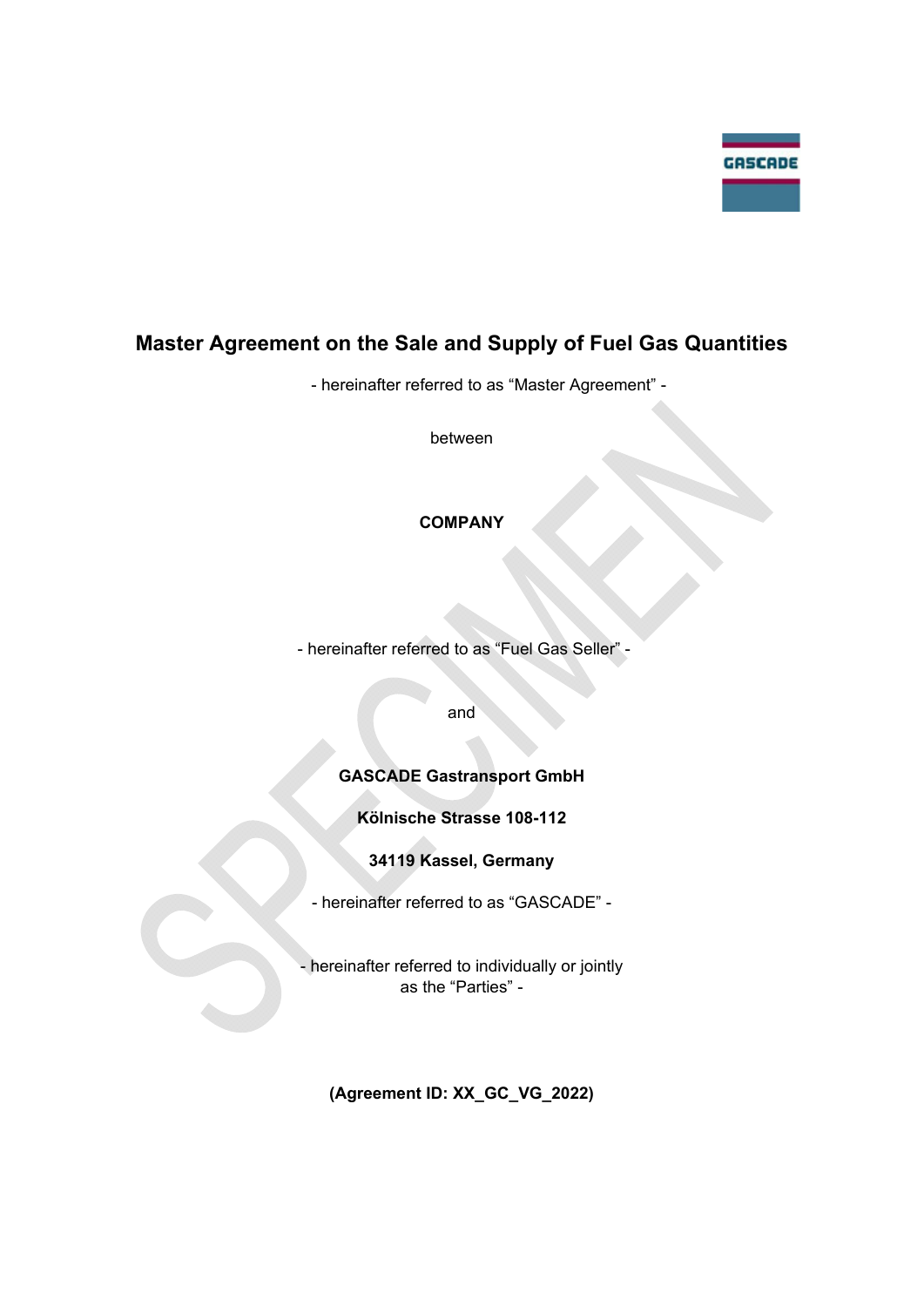# **PART 1: GENERAL**

### **Article 1 Subject matter of the agreement**

The parties shall define the details of the sale and demand-based supply of fuel gas quantities in the form of high calorific value (CV) quality natural gas (hereinafter referred to as "fuel gas") by the Fuel Gas Seller to GASCADE under the terms and conditions of this Master Agreement and its Annex 1 "Data and price sheet". To perform the Master Agreement, GASCADE shall request the required fuel gas quantities from the Fuel Gas Seller via an Edig@s message. The fuel gas quantities requested by GASCADE are to be procured by the Fuel Gas Seller in its own name and on its own account.

### **Article 2 Definitions**

- (1) The terms used shall have the following meanings:
	- 1. "**Invitation to Tender Conditions**" denotes the terms and conditions for the invitation to tender for the procurement and supply of fuel gas quantities issued by GASCADE Gastransport GmbH in the version dated **7 February 2022**.
	- 2. "**Data and price sheet**" denotes Annex 1 to the Master Agreement, in which the individual terms and conditions for the supply and pricing of fuel gas quantities in the form of natural gas and the information and data required to perform the contract are defined.
	- 3. "**THE**" denotes the Trading Hub Europe market area.
	- 4. "**Handover and takeover point**" denotes the virtual trading point THE (hereinafter referred to as "VTP THE") at which the fuel gas quantities are handed over by the Fuel Gas Seller to GASCADE.
	- 5. **Edig@s messages** data transmission is based on the valid data format of the DVGW (German association for gas and water) or EASEE-gas.
	- 6. "**Supply products**" are daily bands natural gas.
	- 7. "**Handling fee**" is the fee agreed with the Fuel Gas Seller for the supply of natural gas fuel gas quantities and that is to be paid by GASCADE in accordance with the provisions of this Master Agreement.
	- 8. "**Gas day**" denotes the period of time from 6:00 a.m. CET/CEST on a calendar day to 6:00 a.m. CET/CEST of the next calendar day.
	- 9. "**CET**" or "**CEST**" denotes the statutory time in Germany.
	- 10. "**Spot price**" denotes the settlement price on EEX in accordance with Article 10 (2).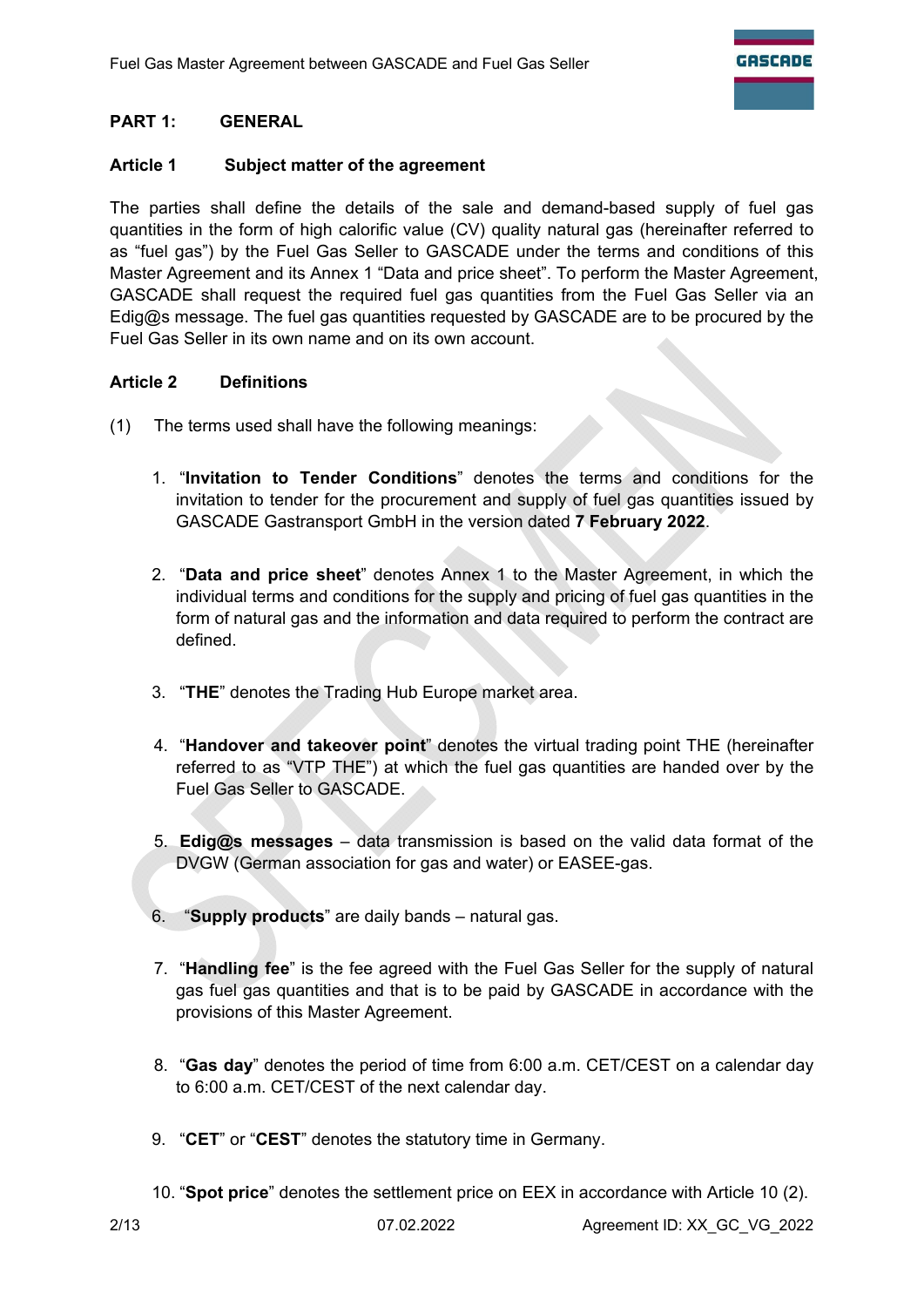11. "**Business days**" denotes all days that are not a Saturday, Sunday or a public holiday in Germany. If a day is a public holiday in one German federal state, it shall be regarded as a public holiday nationwide. 24 December and 31 December shall be regarded as public holidays every year.

(2) Terms used in the singular shall also include the plural, except where expressly otherwise stated or where the context otherwise requires. Terms not otherwise defined herein shall have the meanings indicated by the Energy Industry Act (EnWG) of 7 July 2005 and the Gas Network Access Ordinance (GasNZV) of 3 September 2010, as amended from time to time.

All references to time relate to CET/CEST.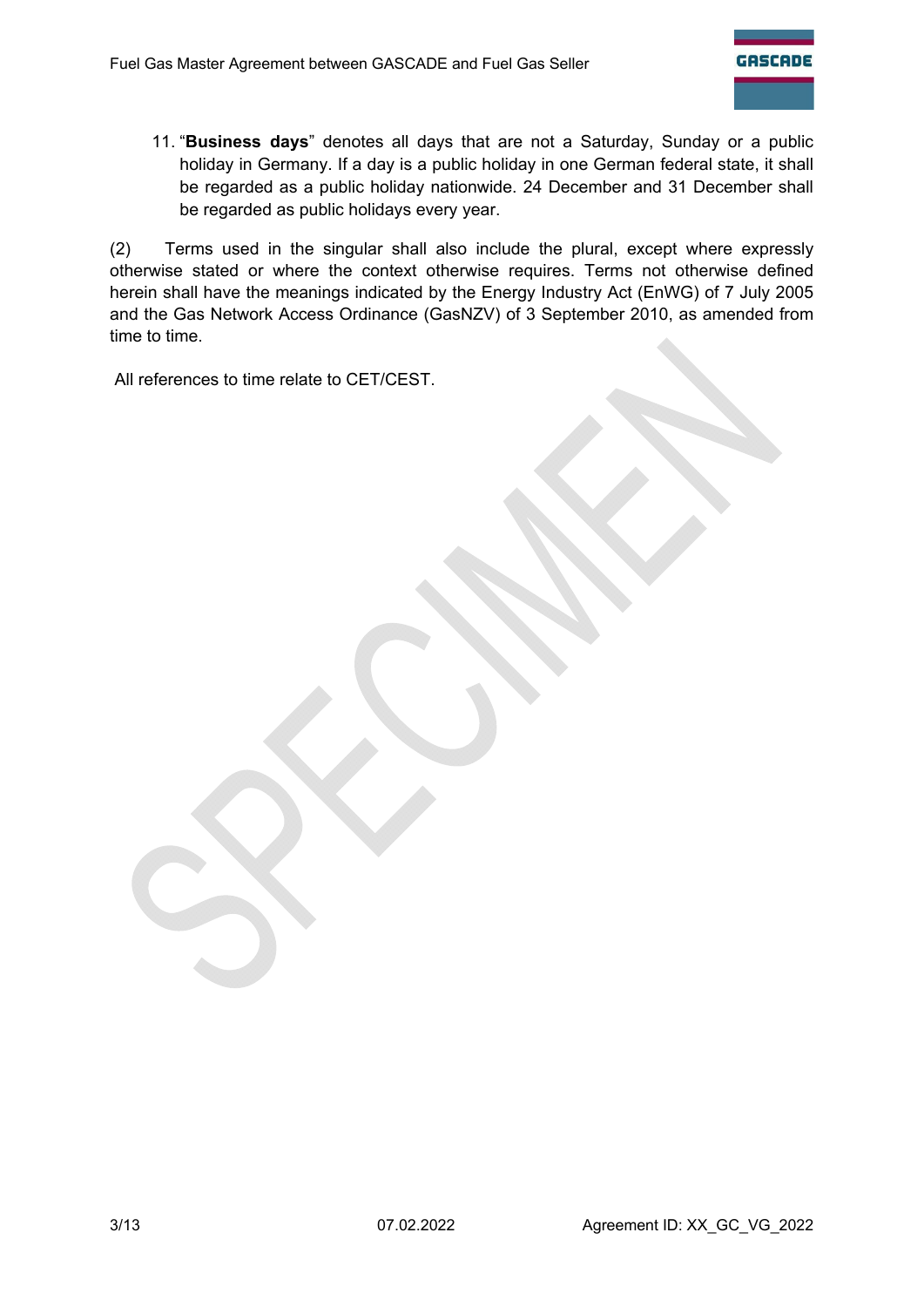# **PART 2: RIGHTS AND OBLIGATIONS OF THE PARTIES**

### **Article 3 Supply of fuel gas**

- (1) The Fuel Gas Seller undertakes to sell and supply fuel gas to GASCADE under the conditions defined in this Master Agreement and its Annex 1 "Data and price sheet".
- (2) This Master Agreement does not constitute any obligation by GASCADE to request, receive or pay for a specific quantity of fuel gas from the Fuel Gas Seller. The annual quantity specified in the invitation to tender is a non-binding estimate.
- (3) Under this Master Agreement, GASCADE is authorised to request the supply of a specific hourly quantity for each calendar day as a daily band from the Fuel Gas Seller in accordance with Article 6, which corresponds to at least the "minimum hourly quantity" defined in Annex 1 "Data and price sheet" and at most the "maximum hourly quantity" defined therein. GASCADE must pay the agreed fee for fuel gas quantities requested by GASCADE and supplied by the Fuel Gas Seller.
- (4) The Parties shall be obliged to notify each other about changes to the contact and handling data defined in Annex 1 in writing and in good time with a period of notice of ten (10) business days.

#### **Article 4 Formation of the Master Agreement**

The Master Agreement shall be formed after two copies of the contract text and its Annex 1 that have been signed by the Fuel Gas Seller have been sent to GASCADE and signed accordingly by GASCADE. The Fuel Gas Seller shall receive a copy of the Master Agreement that has been signed by GASCADE. It can be sent by post or e-mail.

#### **Article 5 Obligations of the Parties, transfer of ownership and passage of risk**

- (1) The Fuel Gas Seller shall be obliged to provide and hand over to GASCADE a fuel gas quantity requested in accordance with Article 6 at the agreed handover and takeover point. The Fuel Gas Seller shall be at liberty to acquire the requested fuel gas quantities at the respective trading point or make them available at the handover and takeover point from another source.
- (2) GASCADE shall be obliged to take over a fuel gas quantity that has been requested in accordance with Article 6 and provided at the handover or takeover point agreed in Article 8 and to pay the Fuel Gas Seller the fee as defined in Article 10.
- (3) Ownership of the fuel gas quantities and risk for them shall be transferred at the start of the hour that has definitively been allocated by the market area manager for the THE market area.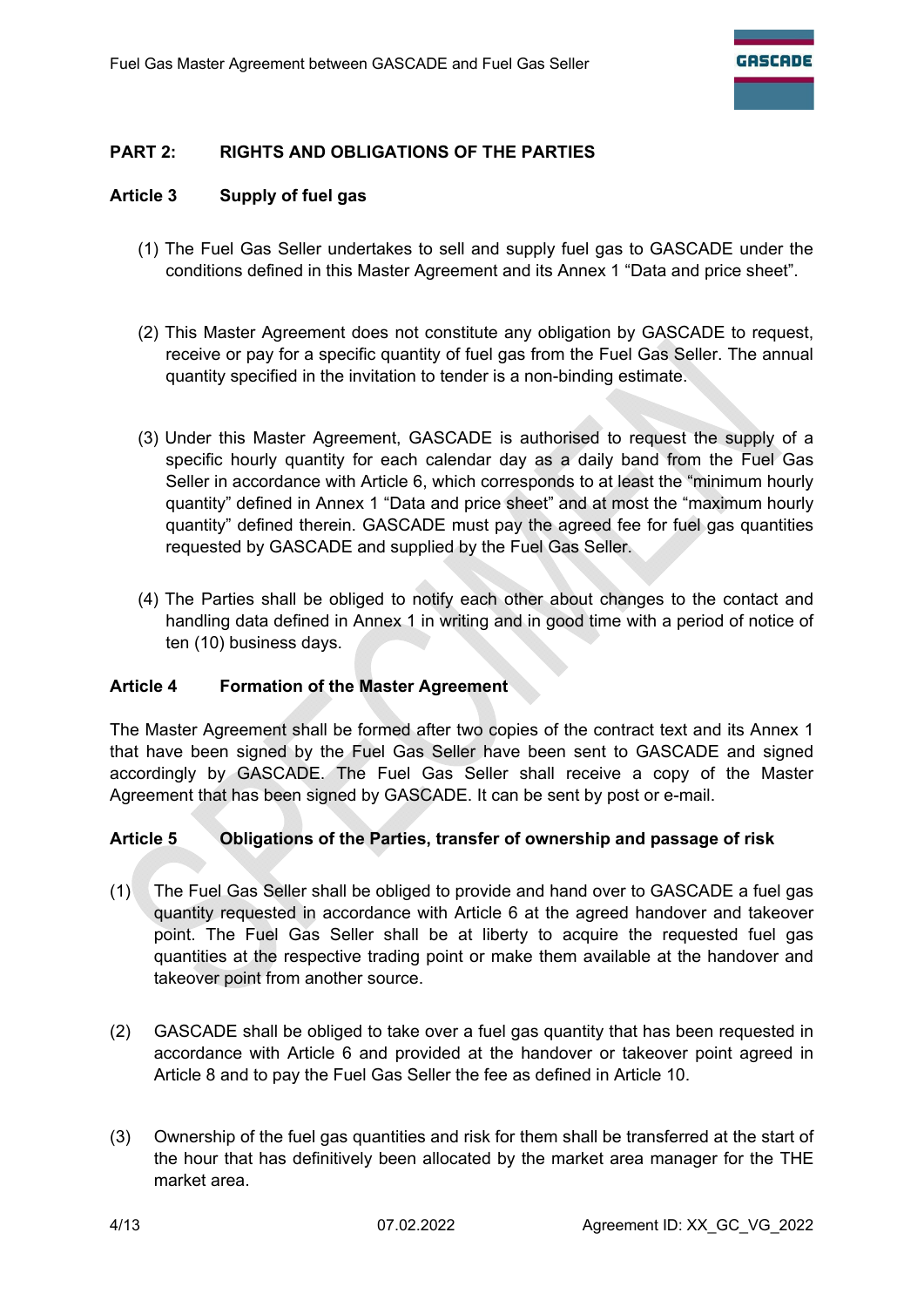### **Article 6 Fuel gas quantity and period of time**

- (1) GASCADE shall request the natural gas fuel gas quantities from the Fuel Gas Seller in kWh/h.
- (2) The requested fuel gas quantities for a delivery day shall be distributed evenly over twenty-four hours (daily band).
- (3) The individual request and provision shall be carried out with the same hourly quantities of 10 MWh or a multiple of 10 MWh. If GASCADE requests smaller hourly quantities, the Fuel Gas Seller is required to supply these quantities to the best of its ability.
- (4) The minimum and maximum hourly quantity for the daily bands is defined in Annex 1.
- (5) The supply period for which the fuel gas quantities are requested shall commence at 6:00 a.m. on 1 April 2022 and end at 6:00 a.m. on 1 April 2023. The standard trading products at the trading point in question must be taken into account in selection of the period of time between the start date and the end date.

#### **Article 7 Gas quality**

Natural gas within the meaning of this Master Agreement is gas in gas family 2, group H in accordance with DVGW worksheet G 260:2021.

#### **Article 8 Handover or takeover point**

Fuel gas quantities shall be handed over to GASCADE at the VTP THE.

#### **Article 9 Request for fuel gas quantities and confirmation**

- (1) GASCADE must submit at most one message to the Fuel Gas Seller by 12:00 noon before the start of each gas day to request the amount to be supplied for the next gas day via an Edig@s message. The request for each gas day by GASCADE shall be between the minimum and maximum hourly quantity indicated in Annex 1.
- (2) GASCADE must submit the message for a request for a Saturday, Sunday and Monday by no later than 12:00 noon on the preceding Friday. Before public holidays, the message shall be submitted by no later than 12:00 noon on the day preceding the public holiday with the request for the public holiday and the next gas day.
- (3) The Fuel Gas Seller shall confirm the request concerning the amount to be supplied for each gas day by no later than 2:00 p.m. on the day of the request.
- (4) The right of GASCADE to request the fuel gas quantities from the Fuel Gas Seller under the terms and conditions of the Master Agreement shall end when the agreement ends in accordance with Article 24 (2).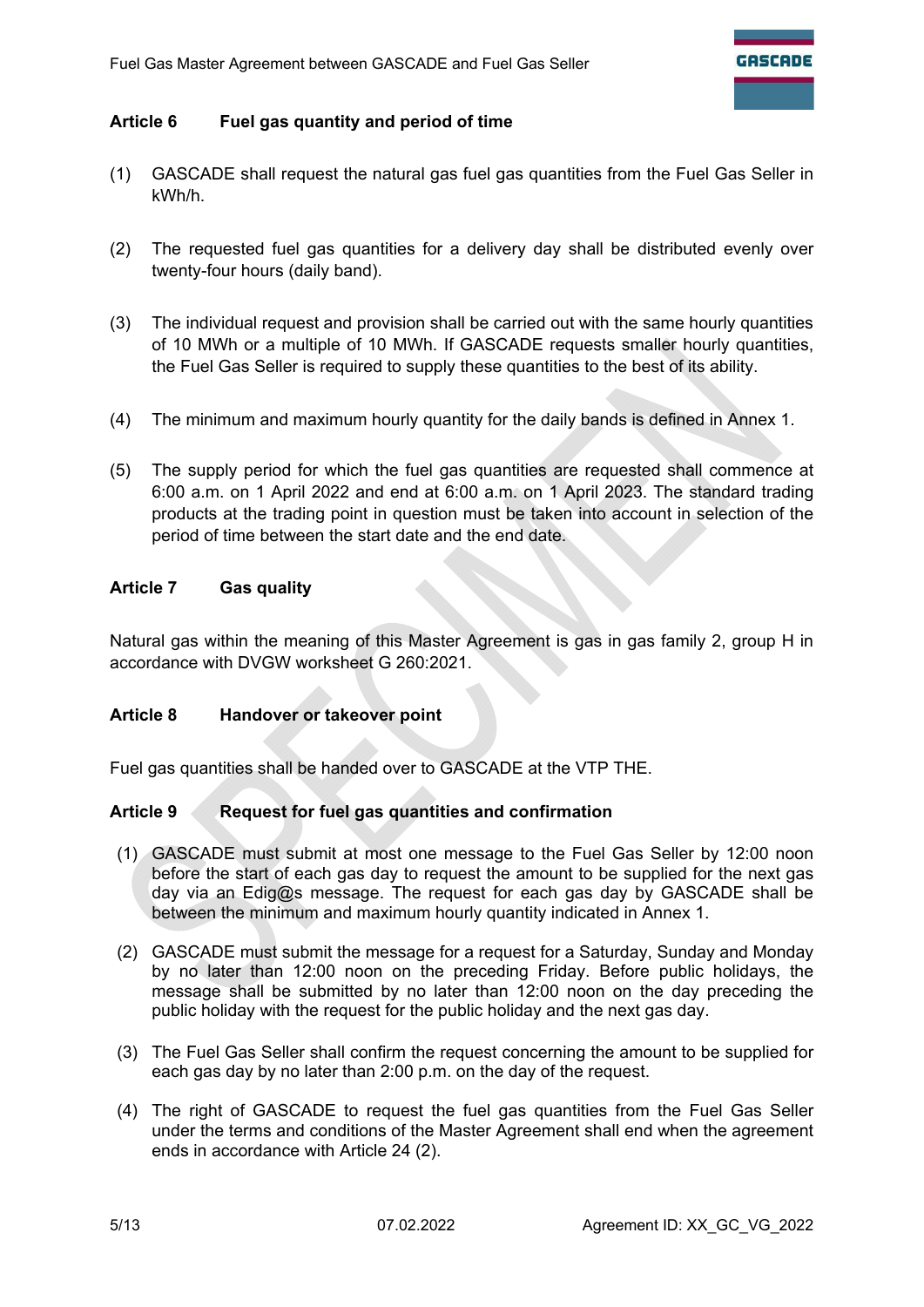### **Article 10 Fee**

- (1) The fee for natural gas to be paid by GASCADE to the Fuel Gas Seller shall be the sum of a quantity-based fee for each requested and provided MWh of fuel gas in accordance with Section (2) of this Article 10 and a handling fee in accordance with Section (4) of this Article 10.
- (2) The quantity-based fee for fuel gas shall be determined for natural gas based on the EEX spot price published for Day-Ahead and Weekend, End of the Day in €/MWh at THE (www.powernext.com/spot-market-data) for the gas day in question.
- (3) If the spot price used for the gas day in accordance with Section (2) of this Article 10 is not published or is not published in a comparable manner, the Parties shall reach a different arrangement on payment for supply that corresponds as closely as possible to the economic rationale of the provisions on pricing.
- (4) The handling fee shall be in euros per requested and provided MWh of fuel gas in accordance with Annex 1.

#### **Article 11 Security for fulfilling the contract**

(1) If GASCADE deems it necessary, on the basis of the prequalification carried out to allocate the fuel gas quantities that are the subject of this agreement, in order to safeguard contract fulfilment, the Fuel Gas Seller shall provide security of XXX euros for fulfilling the contract to GASCADE ("cash security").

The security amount corresponds to the potential damage specified in the prequalification phase in accordance with the Invitation to tender conditions for the supply of fuel gas quantities to GASCADE that is the subject of this agreement.

- (2) The security for fulfilling the contract shall serve as security for all claims of GASCADE arising from the Master Agreement against the Fuel Gas Seller, in particular the entitlement to the supply of fuel gas quantities at the fee agreed in accordance with this Master Agreement.
- (3) The Fuel Gas Seller must provide the cash security by no later than 14 calendar days following the conclusion of this Master Agreement through a deposit into an account specified by GASCADE to the Fuel Gas Seller for this purpose.
- (4) The cash security shall bear interest at the base rate published by the German Bundesbank on the first bank business day of the respective billing month. Negative interest is excluded.
- (5) The Fuel Gas Seller shall be at liberty to furnish the security by providing a corresponding suretyship or corporate surety.
	- a) If the Fuel Gas Seller provides the security by means of a suretyship, this must be a directly enforceable suretyship, subject to German law and waiving the right to deposit the suretyship amount and defences of voidability, set-off and unexhausted remedies in accordance with Sections 770 and 771 of the German Civil Code (BGB), issued by a bank or insurer duly authorised to operate in the Federal Republic of Germany, or a German bank that is part of the German savings and cooperative bank sector, although waiving the right from Sections 770 and 771 of the German Civil Code (Defences of set-off) shall not apply if the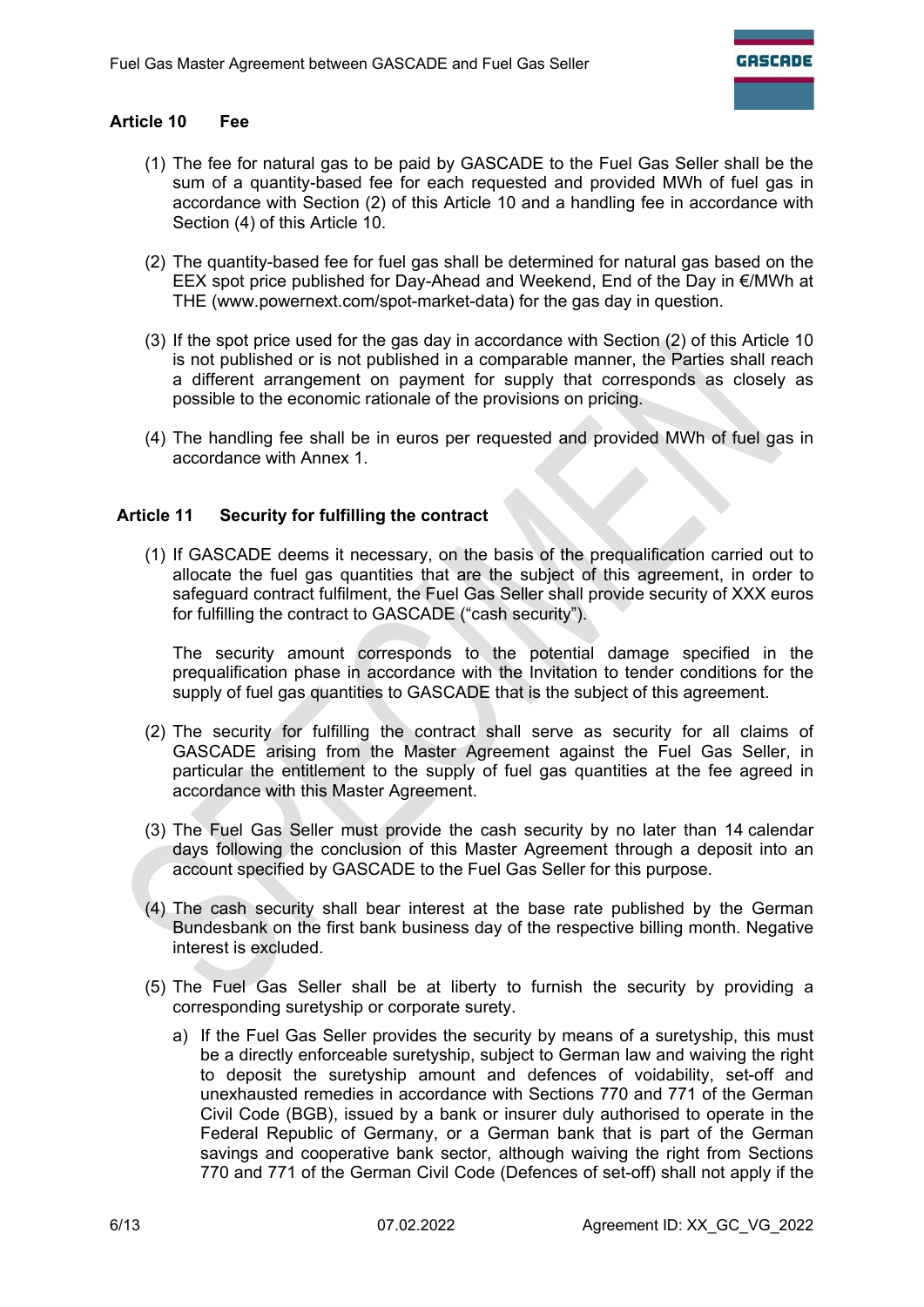counterclaim of the Fuel Gas Seller is uncontested or has been finally and nonappealably established.

b) If the Fuel Gas Seller provides the security by means of corporate surety (e.g. unrestricted letters of comfort and parent company guarantees), this must be unlimited directly enforceable corporate surety, subject to German law and waiving the right to deposit the liability amount and the defences of voidability, set-off and unexhausted remedies, although waiving the right to set-off shall not apply if the counterclaim of the Fuel Gas Seller is uncontested or has been finally and non-appealably established.

The company that provides the security as suretyship or corporate surety (surety provider) must have at least

- a Standard & Poor's long-term rating of BBB- or better,
- a Fitch rating of BBB- or better.
- a Moody's long-term rating of Baa3 or better,
- a Dun & Bradstreet credit rating with risk indicator 3 or better,
- a Creditreform rating (credit index score 2.0) of risk class I or II (according to Creditreform Rating Map Germany as amended); or if Creditreform rating (credit index score 2.0) risk classes are not available for the company, in accordance with the Creditreform rating (credit index score 2.0) the highest number of points within Risk Class II (according to Creditreform Rating Map Germany as amended) or fewer points.

 Furthermore, the suretyship or corporate surety shall not be in an amount that exceeds 10% of the surety provider's liable equity capital. The Fuel Gas Seller shall submit evidence of this to GASCADE.

A time limit for the suretyship or corporate surety must not be set for a time prior to the end of the term of the Master Agreement plus two months.

The Fuel Gas Seller must provide the security as suretyship or corporate surety by no later than 14 calendar days following the conclusion of this Master Agreement by presenting the corresponding original certificate to GASCADE.

- (6) The Fuel Gas Seller shall bear the costs for providing the security.
- (7) If the Fuel Gas Seller does not meet its obligation to provide security for fulfilling the contract by no later than 14 calendar days following the conclusion of this Master Agreement, GASCADE shall be entitled to terminate the Master Agreement for cause immediately without any further notice.
- (8) In the case of cash security, the security must be paid back or, in the case of a suretyship or corporate surety, released in the original form without undue delay to the Fuel Gas Seller once the conditions for their being requested are no longer satisfied, but no earlier than two months after the end of the term of this Master Agreement.
- (9) Existing security shall be replaced or reduced (pro rata) at the request of the Fuel Gas Seller if it is no longer required to cover the risk associated with fulfilling the contract (potential damage) after the fuel gas quantities have been settled.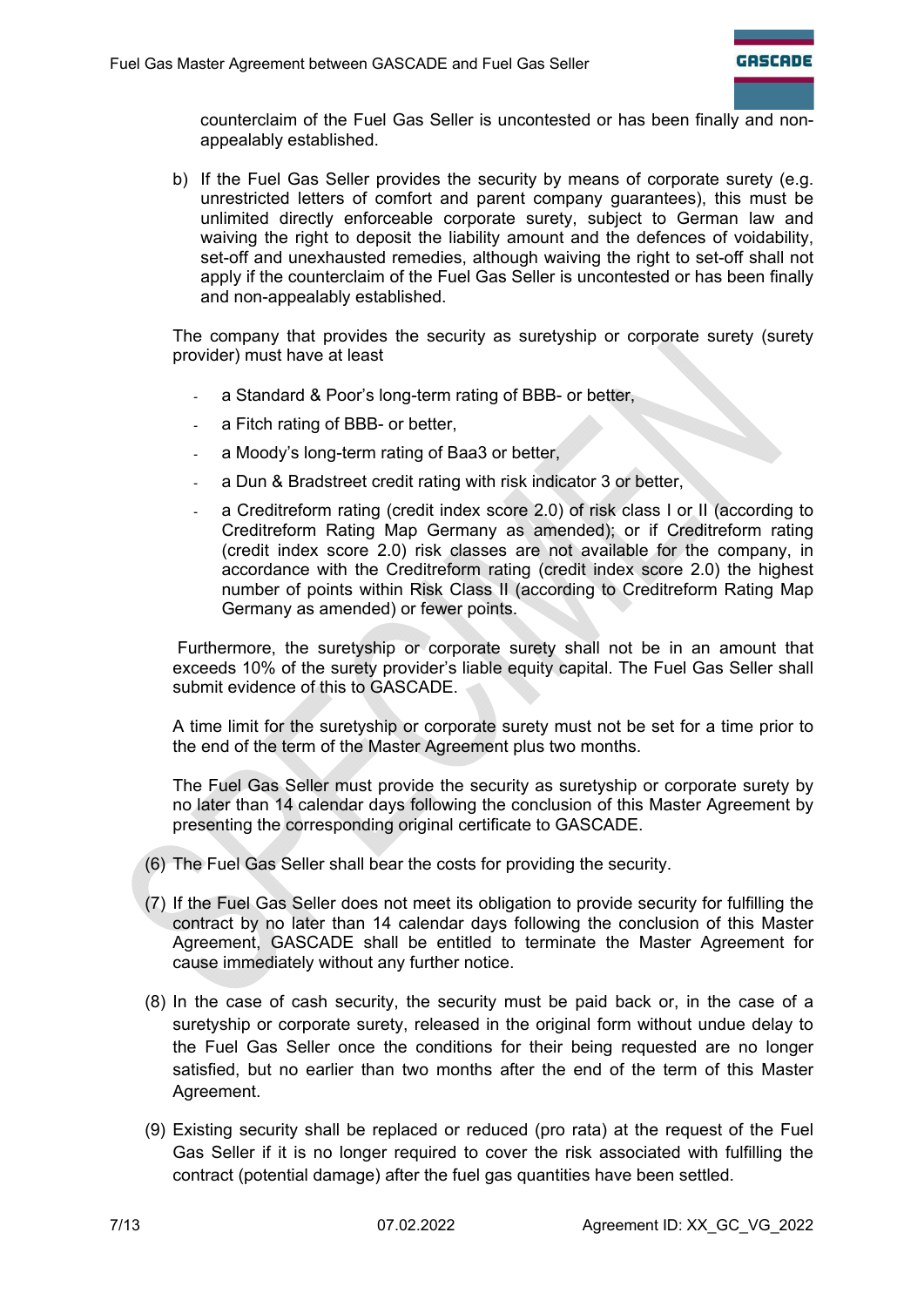### **PART 3: GENERAL PROVISIONS**

#### **Article 12 Taxes**

- (1) The fees specified in this Master Agreement and its Annex 1 shall be net fees. The Fuel Gas Seller shall invoice the net fees plus the applicable value-added tax shown as a separate item.
- (2) The Fuel Gas Seller shall pay all charges, fees, taxes and other costs incurred until the gas is handed over to GASCADE.
- (3) Irrespective of (2), GASCADE is registered as the supplier of natural gas in accordance with Section 38(3) of the Energy Tax Act and therefore obliged to pay the natural gas tax. GASCADE shall provide the Fuel Gas Seller with respective proof (confirmation by the main customs office) upon due request.
- (4) GASCADE shall inform the Fuel Gas Seller immediately is the status of GASCADE as supplier in accordance with the EnergieStG changes. If the status of GASCADE as supplier changes and natural gas deliveries under this Agreement are consequently covered by the scope of Section 2 of the German Fuel Emissions Trading Act (BEHG) (Fuel Gas Seller becomes the distributor according to BEHG), the Fuel Gas Seller as the responsible party (distributor) in accordance with Section 3(3) of the BEHG shall meet the obligations according to the BEHG, shall purchase the necessary quantity of emission certificates for GASCADE based on the existing data and information from GASCADE and shall charge the related costs (plus transaction costs) to GASCADE.

#### **Article 13 Invoicing and payment**

- (1) The Fuel Gas Seller shall invoice GASCADE monthly for the resultant fees in accordance with Article 10 for the requested and provided fuel gas quantities, taking into account Article 12 and with the total sum rounded to two (2) decimal places. Invoices shall be sent to the following e-mailbox: rechnungen@gascade.de
- (2) GASCADE shall pay the invoice no later than ten (10) business days after receiving it. The payment shall be made by bank transfer of the amount in question being to an account of the Fuel Gas Seller to be specified on the invoice.
- (3) In the event of invoicing for the month of December, this must take place on 1 December 2022 by means of a preliminary invoice that the Fuel Gas Seller provides to GASCADE on the basis of forecast prices and quantities to be agreed with GASCADE. In the January of the following year, a final invoice shall be issued with the actual quantities and prices for the month of December, minus the amount paid by GASCADE on the preliminary invoice.
- (4) Offsetting claims against the Fuel Gas Seller or asserting a right of retention is only permissible if the claims are undisputed or an enforceable judgement has been rendered in respect of them.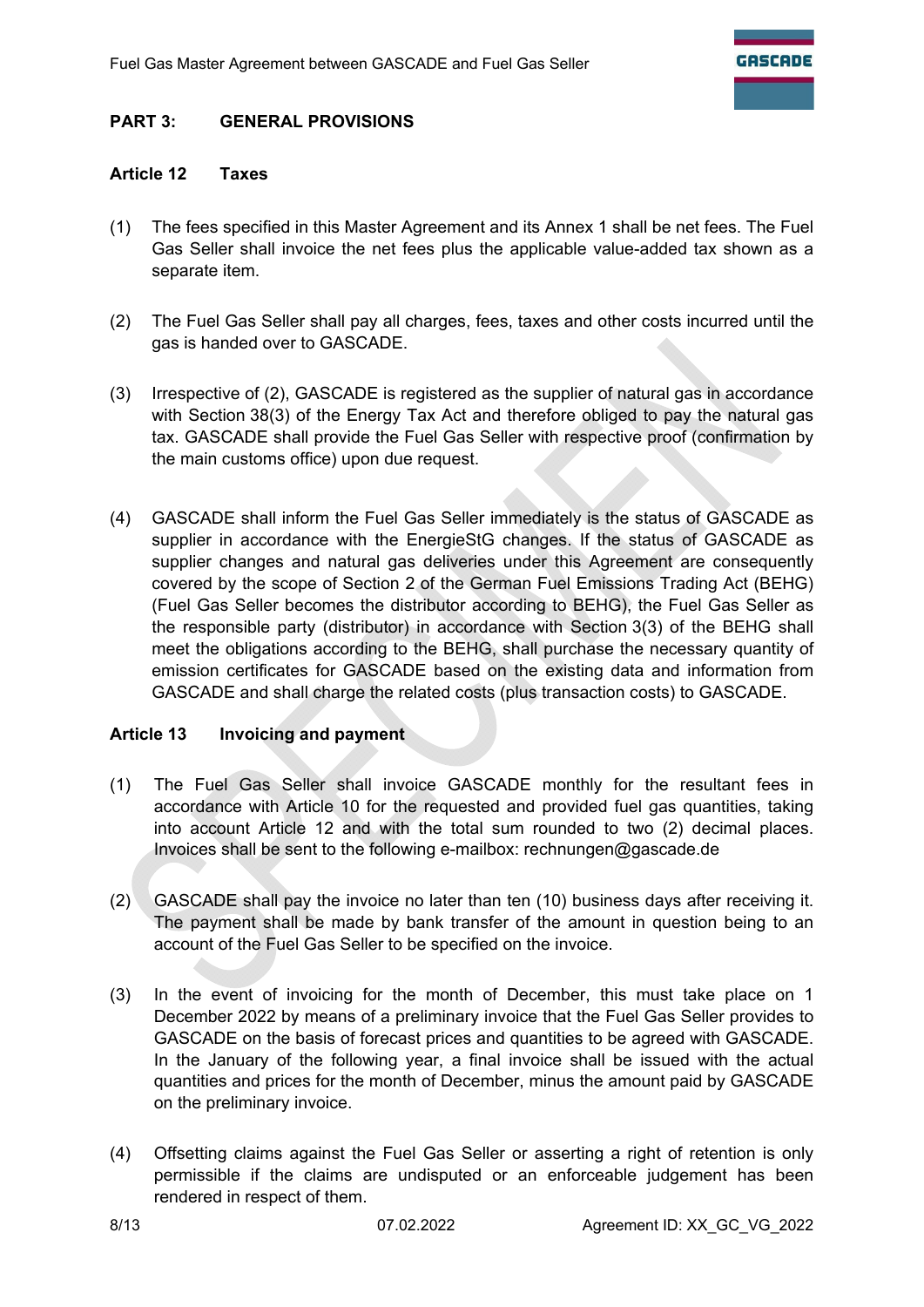# **Article 14 Violation of contractual obligations and termination for good cause**

- (1) If, after GASCADE has requested fuel gas on time, the Fuel Gas Seller fails to fulfil its contractual obligations in full or in part and the Fuel Gas Seller is to blame for that, GASCADE shall be discharged from its obligation to pay for the affected fuel gas quantities. GASCADE shall be authorised, without the need for further warning, to reject further fulfilment and to replace the gas quantities with quantities from other Fuel Gas Sellers. GASCADE's right to claim damages shall remain unaffected.
- (2) This Master Agreement and its associated Annex 1 can be terminated extraordinarily for good cause. Grounds for good cause shall include in particular:
	- a) a Party repeatedly violates its contractual obligations;
	- b) execution is levied on the assets of the other Party and is not averted within three (3) months.

Cause in relation to the Fuel Gas Seller also exists if, in accordance with Article 2 (3) of the Invitation to Tender Conditions has been withdrawn from the Fuel Gas Seller.

(3) Measures defined in (2) of this Article 13 shall not be valid unless given in writing.

### **Article 15 Force majeure and impediments to performance**

- (1) The Parties shall be released from fulfilling their obligations if and to the extent they are prevented from fulfilling them due to force majeure or circumstances over which they have no control and which it would be unreasonable for them to avert considering the quid pro quo, even applying the due care and technical and economic means that can reasonably be expected. They shall include in particular, but not exhaustively:
	- disruptions to delivery and procurement due to strikes,
	- lockouts,
	- legislative acts.
		- official measures,
	- power outage,
	- epidemics and pandemics.
	- natural disasters,
	- terrorist attacks,
	- outage of communications connections, and
	- disruptions to operations, defects, and necessary repairs, but not the impossibility of paying money.

(2) The Party affected by force majeure shall notify the other Party immediately and inform it of the anticipated duration of the force majeure. The affected Party will use all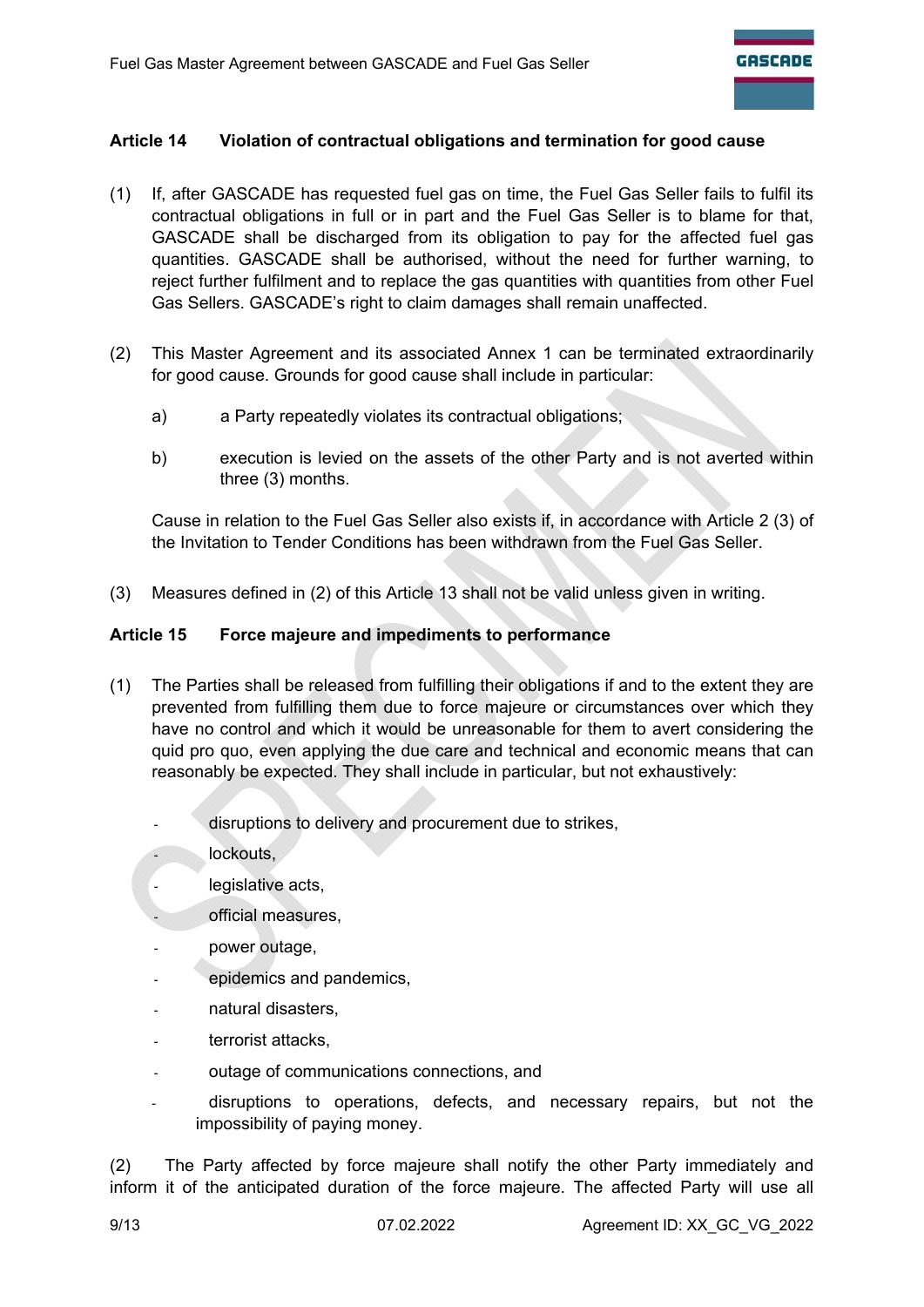technically possible and economically reasonable means to ensure that the requirements to fulfil this Master Agreement are restored.

(3) Irrespective of (1) of this article, the Parties shall be released from fulfilling their obligations under this Master Agreement if work to maintain the pipeline system or measures to build new facilities or to modify or expand existing facilities (such as gas pressure regulating and metering stations, compressors, etc.) mean that GASCADE is not able to fulfil its obligations from the grid access contracts concluded.

(4) Article 16 (2) of the Energy Industry Act (EnWG) shall not be affected.

# **Section 16 Liability**

- (1) The Parties shall be liable without limitation for injury to life, body or health through fault on their own part or on the part of their own subcontractors or legal representatives; "fault" here shall denote intent and every type of negligence. The Parties shall furthermore be liable without limitation for loss or damage due to breach of obligations caused with intent or through gross negligence on the part of the Parties themselves, their subcontractors or their legal representatives.
- (2) In cases of simple negligence, the Parties shall be liable only for loss or damage arising from the breach of contractual obligations that must be fulfilled to ensure proper performance of the contract in the first place and on the fulfilment of which the Party may usually rely (cardinal obligations). The Parties' liability shall be limited to loss or damage that is typical of the agreement and was foreseeable when the agreement was concluded.
- (3) GASCADE shall not be liable for financial loss caused by measures under Article 16 (2) of the Energy Industry Act (EnWG).
- (4) The provision in Section 5 of the Gas Network Access Ordinance (GasNZV) shall not be affected.
- (5) Liability of the Parties under peremptory provisions of the Third Party Liability Act (Haftpflichtgesetz) and other legal provisions shall remain unaffected.
- (6) Sections (1) to (5) of this Article 15 shall also apply in favour of employees and agents of GASCADE. With the exception of Sections (3) and (4) of this article, this shall also apply mutatis mutandis to the Fuel Gas Seller.

# **Section 17: Confidentiality**

(1) Subject to the provisions of Section (2) of this article, the Parties shall treat confidentially the content of this Master Agreement and all information which they obtain in connection with the Master Agreement (hereinafter referred to as "confidential information") and shall not disclose such confidential information or make it accessible to third parties without the prior written consent of the Party affected. The Parties undertake to use the confidential information obtained exclusively for the purpose of performing this Master Agreement.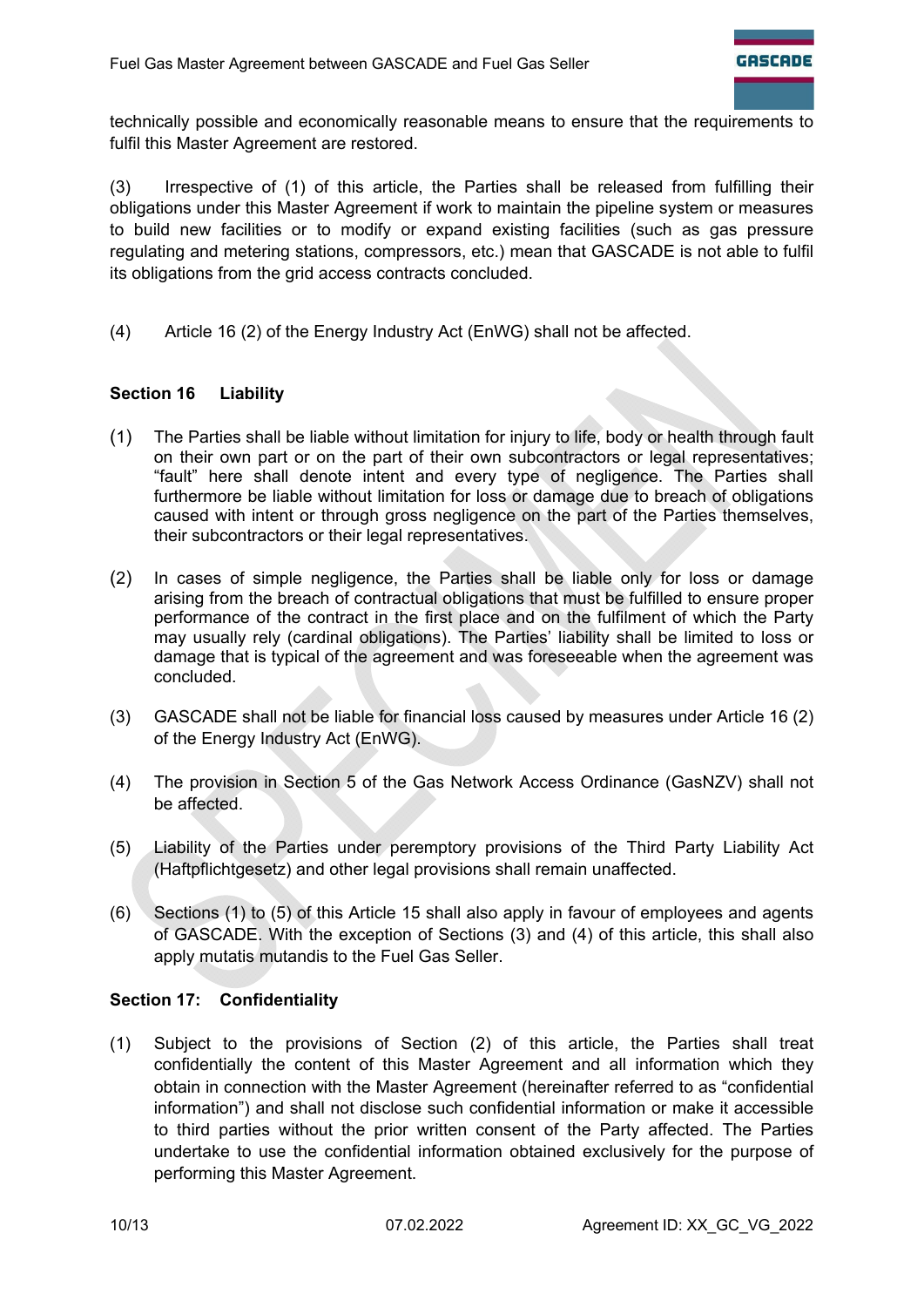- (2) Either Party shall be entitled to disclose without the written consent of the other Party any confidential information obtained from the other Party
	- a) to an affiliated company as defined in Article 15 of the Stock Corporation Act (AktG), provided that such a company is likewise obligated to maintain confidentiality,
	- b) to its representatives, consultants, banks and insurers if and to the extent that disclosure is needed for proper performance of the contractual obligations and such persons or companies have undertaken to treat such information confidentially prior to the receipt thereof or are under a professional secrecy obligation in respect of such information; or
	- c) to the extent that the confidential information
		- was legitimately known to the Party receiving the information at the time it was obtained from the other Party;
		- was already in the public domain or becomes publicly available other than through an act or omission of the receiving Party; or
		- has to be disclosed by a Party due to a statutory provision or a court or official order or a request of the authorities (e.g. German Emissions Trading Authority (DEHSt) and the audit body responsible for auditing the emissions report, the German Federal Network Agency (BNetzA)).

GASCADE shall also be entitled to disclose confidential information in connection with queries on statistics recording to the competent authority (in particular the Hessian State Statistical Office).

(3) The obligation to maintain confidentiality shall remain in force for a period of two (2) years after the expiry or termination of the Master Agreement.

# **Article 18 Data protection**

- (1) GASCADE shall be entitled to transmit billing and contractual data to third parties in so far as and for as long as this is necessary for proper performance of this Master Agreement. The Fuel Gas Seller hereby declares its acceptance of automated data processing by GASCADE or by a company commissioned by GASCADE in accordance with the provisions of data protection laws.
- (2) As part of the invitation to tender, the Parties process personal data of employees, assistants or vicarious agents (other data subjects within the meaning of Article 14 GDPR), which they receive from the other Party, in order to take steps prior to entering into the contract, including communication and billing (Article 6 (1) point (b) GDPR), to comply with a legal obligation (Article 6 (1) point c) GDPR) or for the purpose of legitimate interests (Article 6 (1) point f) GDPR). They also process personal data that they were permitted to obtain from publicly available sources, e.g. from land registers, commercial registers and the Internet.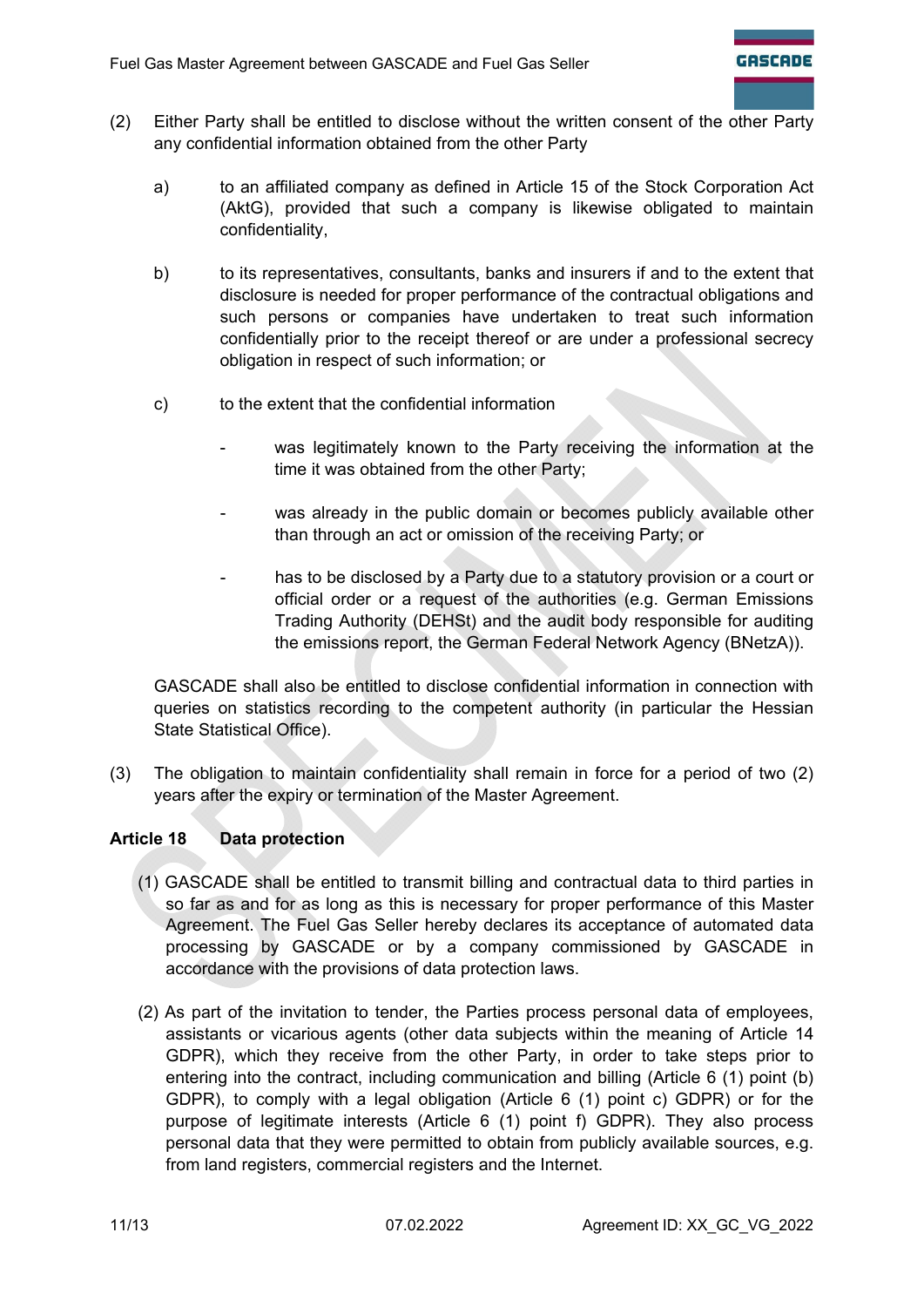(3) If it is necessary in this context to pass on personal data of one Party's employees, assistants and vicarious agents (other data subjects) from that Party to the respective other Party, and/or employees, assistants or vicarious agents contact the respective other Party at the request of the first Party, the Parties mutually undertake to comply with the duties of the respective other Party to provide information in accordance with Article 14 GDPR.

# **Article 19 Legal succession**

- (1) Either Party shall be authorised to assign the rights and obligations under this Master Agreement to a third party. The prior consent of the other Party shall be required for any such assignment. Said consent shall be denied only if the third party cannot reliably guarantee that this Master Agreement will be fulfilled or if there is good cause to justify refusing said consent.
- (2) If GASCADE assigns the rights and obligations under this Master Agreement to a company affiliated with GASCADE as defined in Section 15 of the Stock Corporation Act (AktG), the Fuel Gas Seller's consent is not required.
- (3) Section (2) of this Article 17 shall apply mutatis mutandis if GASCADE transfers grid operation to a third party.
- (4) If the Fuel Gas Seller assigns the rights and obligations under this Master Agreement to a company affiliated with the Fuel Gas Seller as defined in Section 15 of the Stock Corporation Act (AktG) and that fulfils the requirements specified in the Invitation to Tender Conditions, GASCADE's consent is not required.

# **Article 20 Loyalty**

If, during the term of this Master Agreement or the individual agreement, the economic, legal and/or technical circumstances under which the contractual provisions were agreed change so significantly that a Party can no longer be reasonably expected to continue to abide by the contractual provisions because the Parties' intentions of achieving a fair balance between their mutual economic interests can no longer be fulfilled, the Party in question can demand that the contractual provisions be modified to reflect the change in circumstances.

# **Article 21 Severability clause**

- (1) If one or more of the provisions of this Master Agreement are or become invalid or unenforceable, that shall not affect the other provisions or the existence or continuation of this Master Agreement.
- (2) The Parties shall be obliged to replace the invalid or unenforceable provision with effect as of the time of said provision's invalidity or unenforceability with a new, valid and enforceable agreement which, in terms of economic success, is as similar as possible to said provision.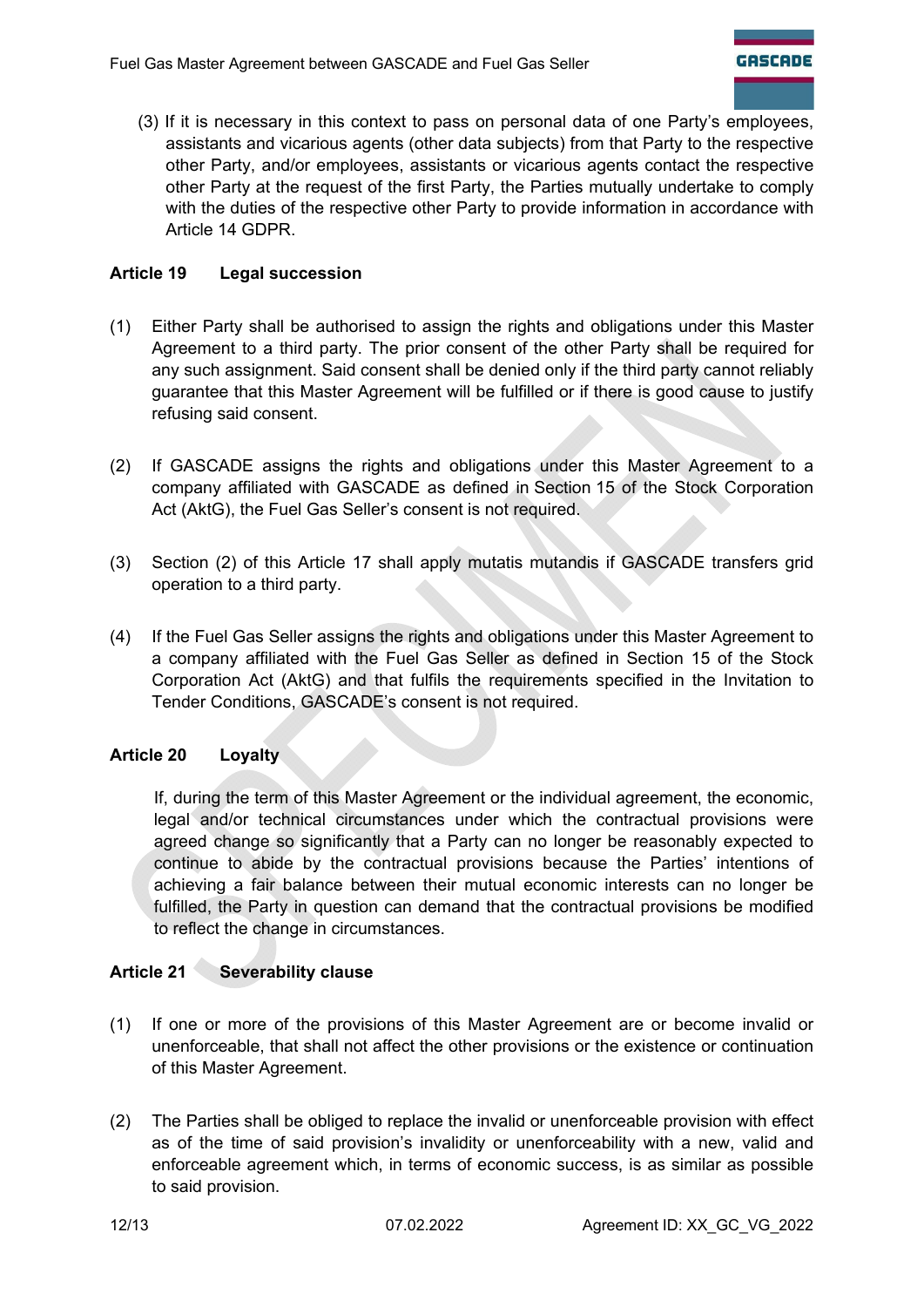#### **Article 22 Written form**

Amendments and additions to this Master Agreement shall not be valid unless made in writing. This also applies to amendment to the requirement for written form.

#### **Article 23 Place of jurisdiction and applicable law**

- (1) The place of jurisdiction for any disputes arising from or in connection with this Master Agreement is Kassel, Germany. Disputes shall be ruled on by ordinary jurisdiction.
- (2) This Master Agreement shall be construed and be subject to the laws of the Federal Republic of Germany with the exclusion of (i) the United Nations Convention on Contracts for the International Sale of Goods ("CISG") dated 11 April 1980 and (ii) the applicable law rules in Germany on the conflict-of-laws.

#### **Article 24 Effective date and term**

- (1) This Master Agreement shall come into force when it has been signed by both Parties.
- (2) The term of the Master Agreement, including its Annex 1, shall commence at 6:00 a.m. on 1 April 2022 and end at 6:00 a.m. on 1 April 2023 without requiring notice of termination.
- (3) The right to terminate the agreement for good cause shall remain unaffected.

#### **Article 25 Integral parts of the Master Agreement, languages**

- (1) The Invitation to Tender Conditions and Annex 1 "Data and price sheet" are integral parts of this Master Agreement. If there is a conflict between the provisions of the above integral parts of this Master Agreement and this Master Agreement, the provisions of this Master Agreement shall have precedence.
- (2) In the event of any discrepancy between the German and English version of the Master Agreement, on the German version shall be decisive and binding for the Parties. The English translation is for convenience only.

\_\_\_\_\_\_\_\_\_\_\_\_\_\_\_\_\_\_\_\_\_\_\_\_\_\_\_\_\_\_\_\_ \_\_\_\_\_\_\_\_\_\_\_\_\_\_\_\_\_\_\_\_\_\_\_\_\_\_\_\_\_\_\_\_

Place, date and the Controller Controller and Kassel, date

**COMPANY GASCADE Gastransport GmbH**